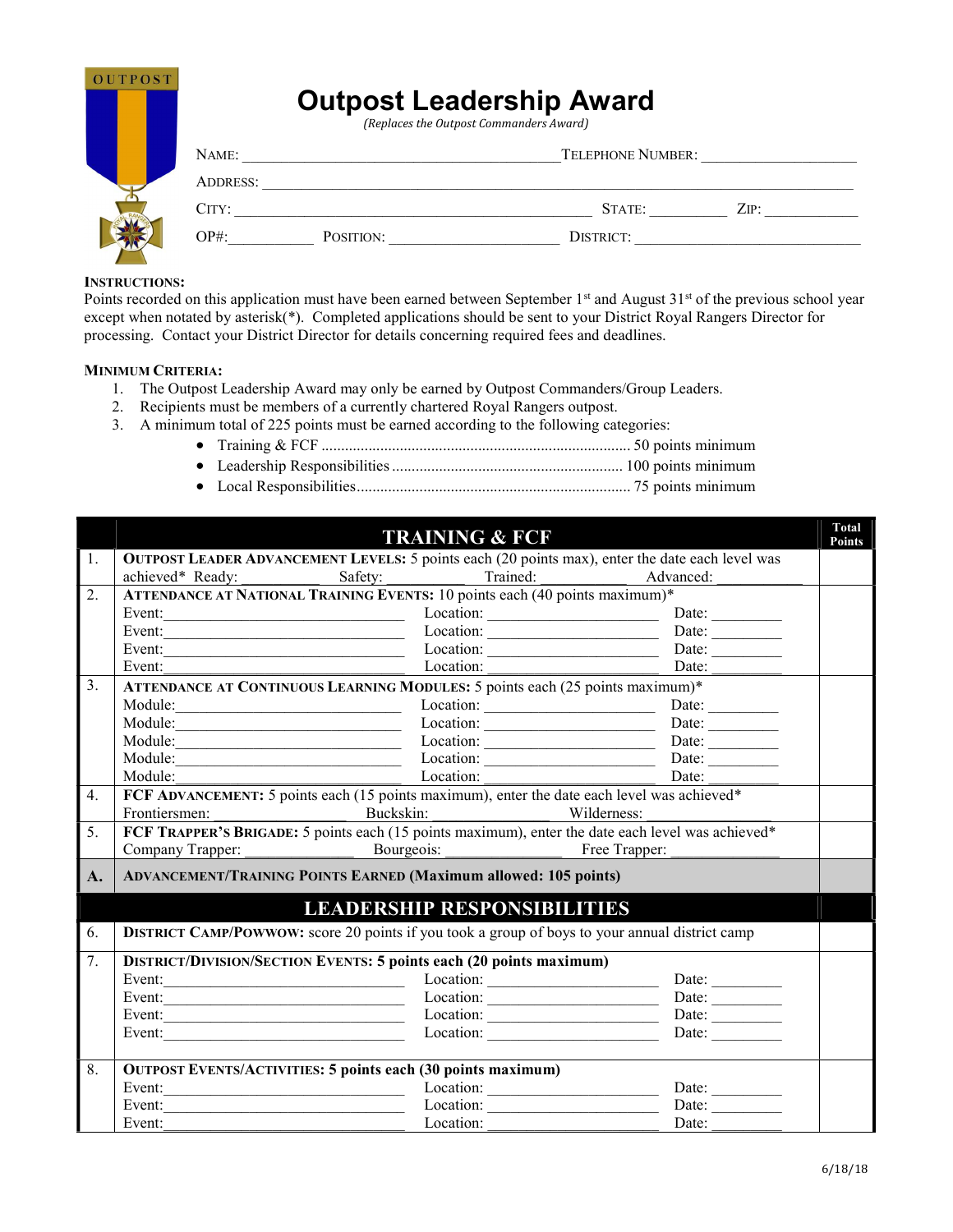|           | Event:                                                                  | the control of the control of the control of the control of the control of the control of | Location:                                                                              | Date: $\qquad \qquad$ |  |  |  |
|-----------|-------------------------------------------------------------------------|-------------------------------------------------------------------------------------------|----------------------------------------------------------------------------------------|-----------------------|--|--|--|
|           | Event:                                                                  | Location:                                                                                 |                                                                                        | Date:                 |  |  |  |
| 9.        |                                                                         | <b>SERVED ON NATIONAL TRAINING STAFF: 5 points each (20 points maximum)</b>               |                                                                                        |                       |  |  |  |
|           |                                                                         |                                                                                           |                                                                                        |                       |  |  |  |
|           |                                                                         | Event: Location: Location: Date: Date:                                                    |                                                                                        |                       |  |  |  |
|           |                                                                         | Event: Location: Location: Date: Date:                                                    |                                                                                        |                       |  |  |  |
|           | Event:                                                                  | Date: Location: Date:                                                                     |                                                                                        |                       |  |  |  |
| 10.       | <b>JUNIOR LEADERSHIP DEVELOPMENT: 5 points each (20 points maximum)</b> |                                                                                           |                                                                                        |                       |  |  |  |
|           |                                                                         |                                                                                           |                                                                                        |                       |  |  |  |
|           | Event: $\qquad \qquad$                                                  | $\frac{Location: \qquad \qquad }{[ \qquad \qquad ]}$                                      | Date:                                                                                  |                       |  |  |  |
|           |                                                                         |                                                                                           | Date:                                                                                  |                       |  |  |  |
|           |                                                                         | Event: Location:                                                                          | Date:                                                                                  |                       |  |  |  |
| 11.       |                                                                         | <b>NATIONAL/REGIONAL EVENTS: 5 points each (20 points maximum)</b>                        |                                                                                        |                       |  |  |  |
|           |                                                                         |                                                                                           |                                                                                        |                       |  |  |  |
|           |                                                                         |                                                                                           |                                                                                        |                       |  |  |  |
|           |                                                                         | Event: Location: Location:                                                                | Date: $\qquad \qquad$                                                                  |                       |  |  |  |
|           |                                                                         | Event: Location:                                                                          | Date:                                                                                  |                       |  |  |  |
| 12.       | <b>RRI GIVING: 20 points</b>                                            |                                                                                           |                                                                                        |                       |  |  |  |
|           | <b>RRI</b> Giving:                                                      |                                                                                           |                                                                                        |                       |  |  |  |
| 13.       |                                                                         | <b>MISSIONS PROJECT: 10 points each (20 points maximum)</b>                               |                                                                                        |                       |  |  |  |
|           |                                                                         |                                                                                           |                                                                                        |                       |  |  |  |
|           |                                                                         |                                                                                           | Date:                                                                                  |                       |  |  |  |
| 14.       |                                                                         | <b>OUTPOST CEREMONY PARTICIPATION: 5 points each (20 points maximum)</b>                  |                                                                                        |                       |  |  |  |
|           |                                                                         | Ceremony: Location: Location:                                                             | Date:                                                                                  |                       |  |  |  |
|           |                                                                         | Ceremony: Location: Location:                                                             | Date: $\qquad \qquad$                                                                  |                       |  |  |  |
|           |                                                                         |                                                                                           | Date:                                                                                  |                       |  |  |  |
|           | Ceremony:                                                               | Location:                                                                                 | Date:                                                                                  |                       |  |  |  |
| 15.       |                                                                         | <b>OUTPOST SERVICE PROJECT: 5 points each (20 points maximum)</b>                         |                                                                                        |                       |  |  |  |
|           |                                                                         |                                                                                           | Date: $\qquad \qquad$                                                                  |                       |  |  |  |
|           |                                                                         | Project: Location: Location:                                                              | Date:                                                                                  |                       |  |  |  |
|           |                                                                         |                                                                                           |                                                                                        |                       |  |  |  |
|           |                                                                         | Project: Location:                                                                        | Date:                                                                                  |                       |  |  |  |
| 16.       |                                                                         |                                                                                           | <b>ATTENDANCE AT SECTION/OUTPOST STAFF MEETINGS: 5 points each (20 points maximum)</b> |                       |  |  |  |
|           |                                                                         | Event: Location: Location: Date: Date:                                                    |                                                                                        |                       |  |  |  |
|           |                                                                         | Event: Location: Location: Date: Date:                                                    |                                                                                        |                       |  |  |  |
|           |                                                                         | Event: Location: Location: Date: Date:                                                    |                                                                                        |                       |  |  |  |
|           | Event:                                                                  | $\overline{\phantom{a}}$ Location:                                                        | Date:                                                                                  |                       |  |  |  |
| <b>B.</b> |                                                                         | <b>ACTIVITY POINTS EARNED (Maximum allowed: 230 points)</b>                               |                                                                                        |                       |  |  |  |
|           |                                                                         |                                                                                           |                                                                                        |                       |  |  |  |
|           |                                                                         |                                                                                           | <b>LOCAL RESPONSIBILITIES</b>                                                          |                       |  |  |  |
| 17.       | <b>CHARTERED OUTPOST: 5 points</b>                                      |                                                                                           |                                                                                        |                       |  |  |  |
|           | Outpost #:                                                              |                                                                                           |                                                                                        |                       |  |  |  |
| 18.       |                                                                         | <b>ATTENDANCE AT PATROL STAFF MEETINGS: 2 points each (10 points maximum)</b>             |                                                                                        |                       |  |  |  |
|           | # of Meetings Attended:                                                 |                                                                                           |                                                                                        |                       |  |  |  |
| 19.       |                                                                         | <b>OUTPOST MEETINGS:</b> 1/2 point each (25 points maximum)                               |                                                                                        |                       |  |  |  |
|           | # of Meetings Attended:                                                 |                                                                                           |                                                                                        |                       |  |  |  |
| 20.       |                                                                         | <b>REGULAR CORRESPONDENCE: 10 points</b>                                                  |                                                                                        |                       |  |  |  |
|           | Correspondence:                                                         |                                                                                           |                                                                                        |                       |  |  |  |
| 21.       |                                                                         |                                                                                           | NATIONAL/DISTRICT ASSEMBLIES OF GOD ACTIVITIES 10 points each (50 points maximum)      |                       |  |  |  |
|           |                                                                         |                                                                                           | Date: $\qquad \qquad$                                                                  |                       |  |  |  |
|           |                                                                         |                                                                                           |                                                                                        |                       |  |  |  |
|           |                                                                         | Event: Location: Location:                                                                | Date: $\qquad \qquad$                                                                  |                       |  |  |  |
|           |                                                                         |                                                                                           | Date: $\qquad \qquad$<br>Date: $\qquad \qquad$                                         |                       |  |  |  |
|           | Event:                                                                  | Location:                                                                                 | Date:                                                                                  |                       |  |  |  |
| 22.       |                                                                         | <b>ATTENDANCE IN SUNDAY SCHOOL/SMALL GROUP: 10 points</b>                                 |                                                                                        |                       |  |  |  |
|           | Attendance:                                                             |                                                                                           |                                                                                        |                       |  |  |  |
|           |                                                                         |                                                                                           |                                                                                        |                       |  |  |  |